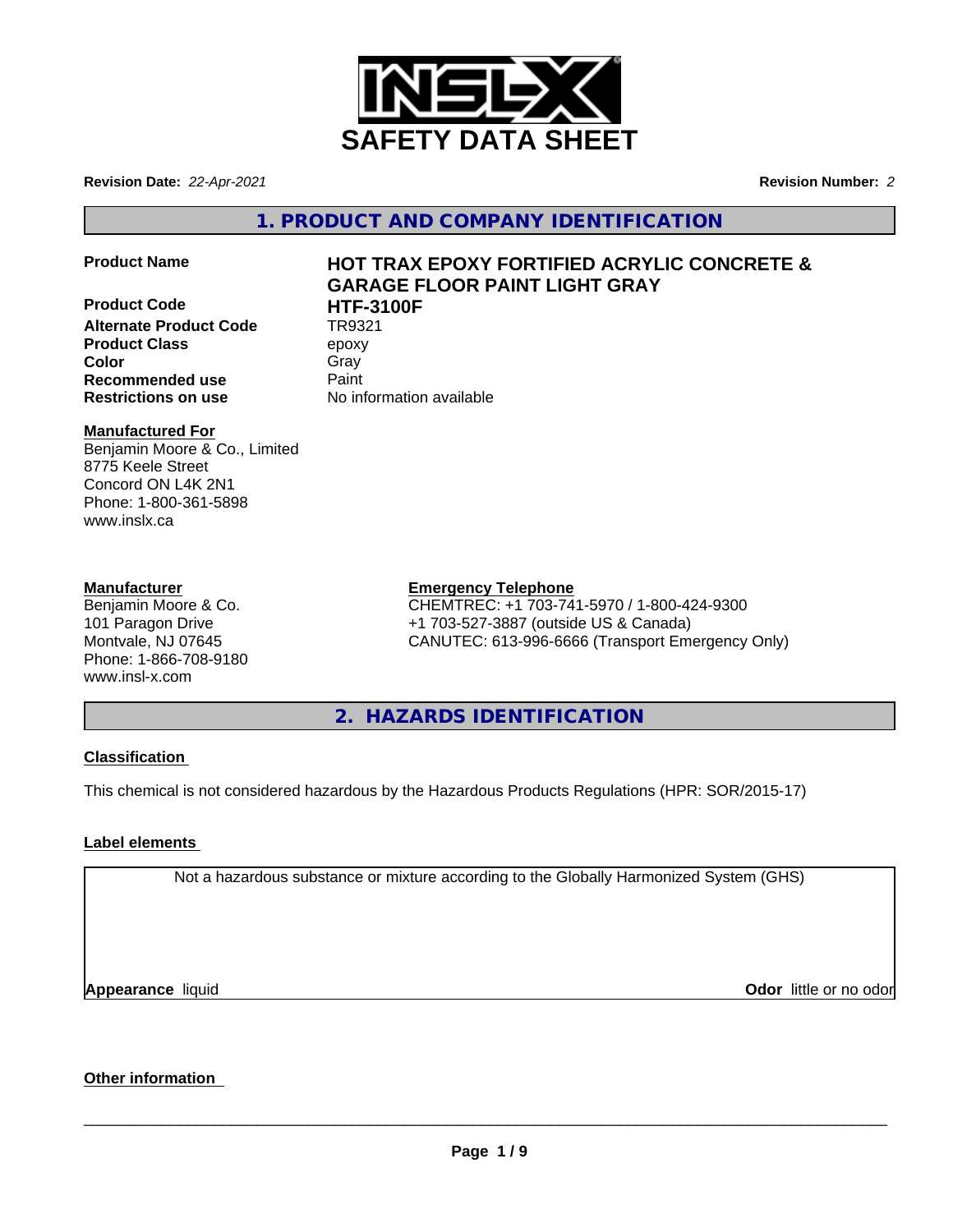No information available

 **CAUTION:** All floor coatings may become slippery when wet. Where non-skid characteristics are desired, use an appropriate anti-slip aggregate.

# **3. COMPOSITION INFORMATION ON COMPONENTS**

| <b>Chemical name</b> | <b>CAS No.</b> | Weight-%   | Hazardous Material<br>registry number<br>(HMIRA registry $#$ ) | Date HMIRA filed and<br>Information Review Act Idate exemption granted<br>(if applicable) |
|----------------------|----------------|------------|----------------------------------------------------------------|-------------------------------------------------------------------------------------------|
| Nepheline syenite    | 37244-96-5     | $10 - 30%$ |                                                                |                                                                                           |
| Titanium dioxide     | 13463-67-7     | $5 - 10%$  |                                                                |                                                                                           |
| Limestone            | 1317-65-3      | - 5%       |                                                                |                                                                                           |

\*The exact percentage (concentration) of composition has been withheld as a trade secret

|                                        | 4. FIRST AID MEASURES                                                                                    |
|----------------------------------------|----------------------------------------------------------------------------------------------------------|
| <b>General Advice</b>                  | No hazards which require special first aid measures.                                                     |
| <b>Eye Contact</b>                     | Rinse thoroughly with plenty of water for at least 15<br>minutes and consult a physician.                |
| <b>Skin Contact</b>                    | Wash off immediately with soap and plenty of water while<br>removing all contaminated clothes and shoes. |
| <b>Inhalation</b>                      | Move to fresh air. If symptoms persist, call a physician.                                                |
| Ingestion                              | Clean mouth with water and afterwards drink plenty of<br>water. Consult a physician if necessary.        |
| <b>Most Important Symptoms/Effects</b> | None known.                                                                                              |
| <b>Notes To Physician</b>              | Treat symptomatically.                                                                                   |
|                                        | 5. FIRE-FIGHTING MEASURES                                                                                |

| <b>Suitable Extinguishing Media</b>                   | Use extinguishing measures that are appropriate to local<br>circumstances and the surrounding environment.                                   |
|-------------------------------------------------------|----------------------------------------------------------------------------------------------------------------------------------------------|
| Protective equipment and precautions for firefighters | As in any fire, wear self-contained breathing apparatus<br>pressure-demand, MSHA/NIOSH (approved or equivalent)<br>and full protective gear. |
| <b>Specific Hazards Arising From The Chemical</b>     | Closed containers may rupture if exposed to fire or<br>extreme heat.                                                                         |
| Sensitivity to mechanical impact                      | No.                                                                                                                                          |
| Sensitivity to static discharge                       | No                                                                                                                                           |
|                                                       |                                                                                                                                              |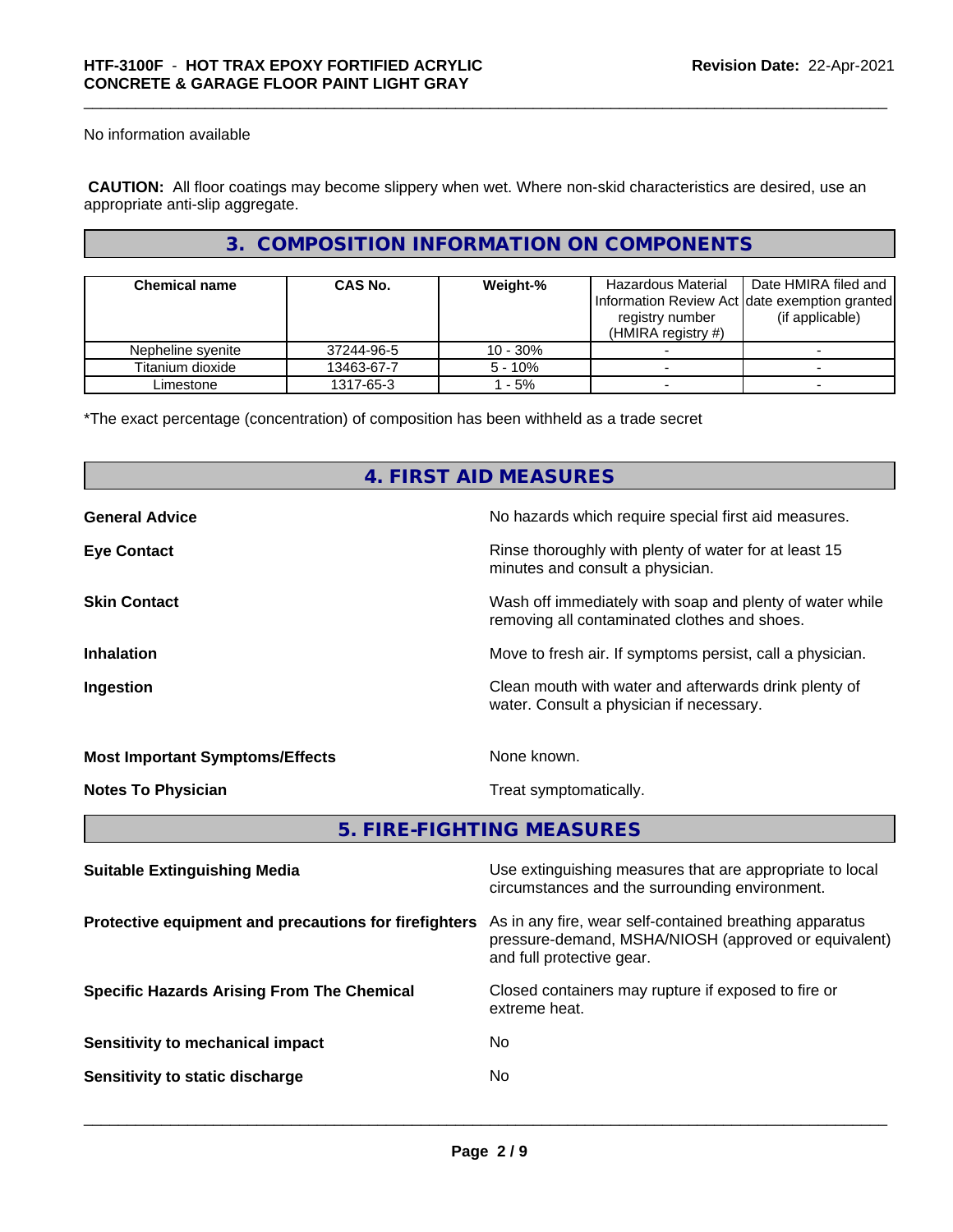| <b>Flash Point Data</b><br>Flash point (°F)<br>Flash Point (°C)<br><b>Method</b> |                 | Not applicable<br>Not applicable<br>Not applicable |                                |
|----------------------------------------------------------------------------------|-----------------|----------------------------------------------------|--------------------------------|
| <b>Flammability Limits In Air</b>                                                |                 |                                                    |                                |
| Lower flammability limit:<br><b>Upper flammability limit:</b>                    |                 | Not applicable<br>Not applicable                   |                                |
| <b>NFPA</b><br>Health: 1                                                         | Flammability: 0 | <b>Instability: 0</b>                              | <b>Special: Not Applicable</b> |
| <b>NFPA Legend</b><br>0 - Not Hazardous<br>1 - Slightly                          |                 |                                                    |                                |

- 2 Moderate
- 3 High
- 4 Severe

*The ratings assigned are only suggested ratings, the contractor/employer has ultimate responsibilities for NFPA ratings where this system is used.*

*Additional information regarding the NFPA rating system is available from the National Fire Protection Agency (NFPA) at www.nfpa.org.*

**6. ACCIDENTAL RELEASE MEASURES**

**Personal Precautions Precautions** Avoid contact with skin, eyes and clothing. Ensure adequate ventilation.

**Other Information Other Information Prevent further leakage or spillage if safe to do so.** 

**Environmental precautions** See Section 12 for additional Ecological Information.

**Methods for Cleaning Up Soak up with inert absorbent material. Sweep up and** shovel into suitable containers for disposal.

vapors, spray mists or sanding dust. In case of insufficient

ventilation, wear suitable respiratory equipment.

**7. HANDLING AND STORAGE**

Handling **Handling Avoid contact with skin, eyes and clothing. Avoid breathing Handling** 

**Storage Keep container tightly closed. Keep out of the reach of Keep** container tightly closed. Keep out of the reach of

**Incompatible Materials** Noinformation available

 $\overline{\phantom{a}}$  ,  $\overline{\phantom{a}}$  ,  $\overline{\phantom{a}}$  ,  $\overline{\phantom{a}}$  ,  $\overline{\phantom{a}}$  ,  $\overline{\phantom{a}}$  ,  $\overline{\phantom{a}}$  ,  $\overline{\phantom{a}}$  ,  $\overline{\phantom{a}}$  ,  $\overline{\phantom{a}}$  ,  $\overline{\phantom{a}}$  ,  $\overline{\phantom{a}}$  ,  $\overline{\phantom{a}}$  ,  $\overline{\phantom{a}}$  ,  $\overline{\phantom{a}}$  ,  $\overline{\phantom{a}}$ 

**8. EXPOSURE CONTROLS/PERSONAL PROTECTION**

children.

**Exposure Limits**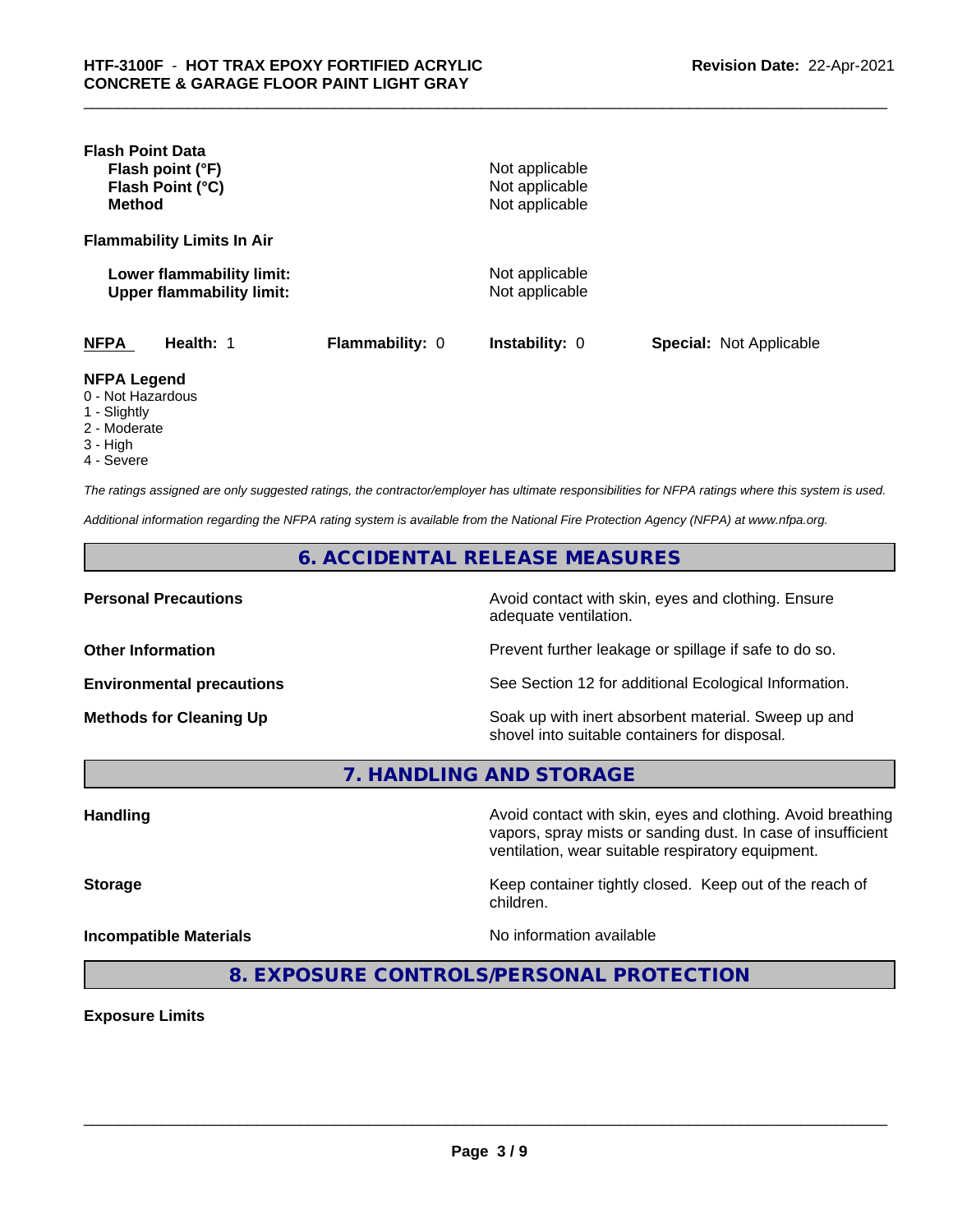| <b>Chemical name</b> | <b>ACGIH TLV</b>         | Alberta           | <b>British Columbia</b>    | Ontario           | Quebec              |
|----------------------|--------------------------|-------------------|----------------------------|-------------------|---------------------|
| Nepheline syenite    | N/E                      | N/E               | N/E                        | 10 mg/m $3$ - TWA | N/E                 |
| Titanium dioxide     | TWA: $10 \text{ mg/m}^3$ | 10 mg/m $3$ - TWA | 10 mg/m $3$ - TWA          | 10 mg/m $3$ - TWA | 10 mg/m $3$ - TWAEV |
|                      |                          |                   | $3 \text{ ma/m}^3$ - TWA   |                   |                     |
| Limestone            | N/E                      | 10 mg/m $3$ - TWA | 10 mg/m $3$ - TWA          | N/E               | 10 mg/m $3$ - TWAEV |
|                      |                          |                   | $3 \text{ ma/m}^3$ - TWA   |                   |                     |
|                      |                          |                   | $20 \text{ mg/m}^3$ - STEL |                   |                     |

#### **Legend**

ACGIH - American Conference of Governmental Industrial Hygienists

Alberta - Alberta Occupational Exposure Limits

British Columbia - British Columbia Occupational Exposure Limits

Ontario - Ontario Occupational Exposure Limits

Quebec - Quebec Occupational Exposure Limits

N/E - Not established

# **Personal Protective Equipment**<br> **Eve/Face Protection**

**Engineering Measures Ensure** Ensure adequate ventilation, especially in confined areas.

Safety glasses with side-shields. **Skin Protection Protection Protective gloves and impervious clothing. Respiratory Protection In case of insufficient ventilation wear suitable respiratory** equipment.

**Hygiene Measures Avoid contact with skin, eyes and clothing. Remove and Avoid contact with skin, eyes and clothing. Remove and Avoid contact with skin, eyes and clothing. Remove and** wash contaminated clothing before re-use. Wash thoroughly after handling.

# **9. PHYSICAL AND CHEMICAL PROPERTIES**

| liquid<br>little or no odor<br>No information available<br>$10.15 - 10.25$<br>$1.21 - 1.23$<br>No information available<br>No information available<br>No information available<br>No information available<br>No information available<br>No information available<br>No information available<br>$45 - 55$<br>$30 - 40$<br>$45 - 55$<br>$60 - 70$<br>$50$<br>212<br>100<br>32<br>0<br>Not applicable<br>Not applicable<br>Not applicable<br>Not applicable |
|--------------------------------------------------------------------------------------------------------------------------------------------------------------------------------------------------------------------------------------------------------------------------------------------------------------------------------------------------------------------------------------------------------------------------------------------------------------|
| Not applicable                                                                                                                                                                                                                                                                                                                                                                                                                                               |
| Not applicable                                                                                                                                                                                                                                                                                                                                                                                                                                               |
|                                                                                                                                                                                                                                                                                                                                                                                                                                                              |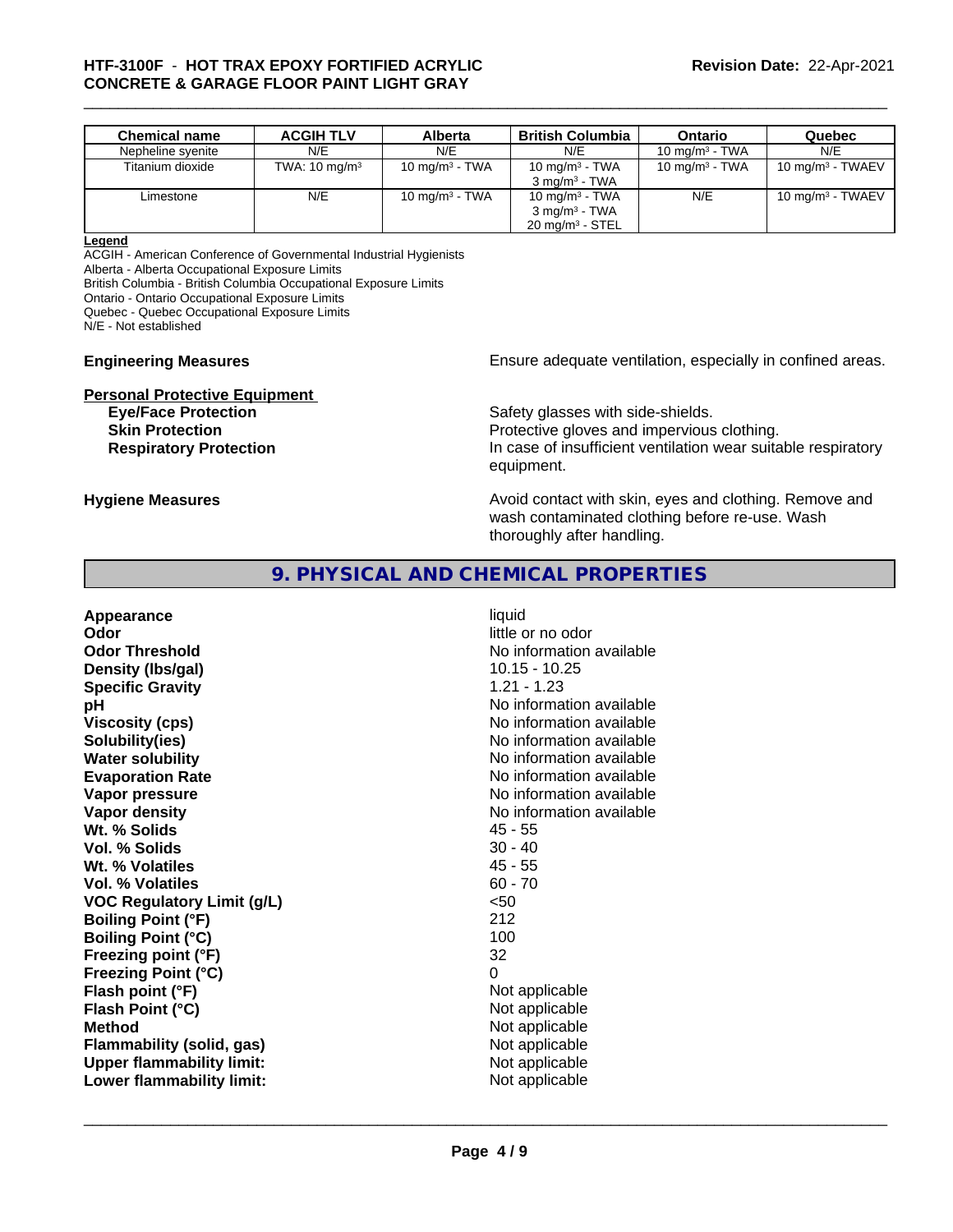**Autoignition Temperature (°F)**<br> **Autoignition Temperature (°C)** No information available **Autoignition Temperature (°C)**<br> **Decomposition Temperature (°F)** No information available **Decomposition Temperature (°F) Decomposition Temperature (°C)**<br> **Partition coefficient**<br> **Partition coefficient**<br> **No** information available

**No information available** 

# **10. STABILITY AND REACTIVITY**

| <b>Reactivity</b> |  |
|-------------------|--|
|                   |  |

**Hazardous Decomposition Products** None under normal use.

**Not Applicable** 

**Chemical Stability Chemical Stability** Stable under normal conditions.

**Conditions to avoid Prevent from freezing.** 

**Incompatible Materials No materials** No materials to be especially mentioned.

**Possibility of hazardous reactions** None under normal conditions of use.

# **11. TOXICOLOGICAL INFORMATION**

**Product Information Information on likely routes of exposure**

**Principal Routes of Exposure Exposure** Eye contact, skin contact and inhalation.

**Acute Toxicity<br>Product Information** 

**No information available** 

**Symptoms related to the physical,chemical and toxicological characteristics**

**Symptoms** No information available

 $\overline{\phantom{a}}$  ,  $\overline{\phantom{a}}$  ,  $\overline{\phantom{a}}$  ,  $\overline{\phantom{a}}$  ,  $\overline{\phantom{a}}$  ,  $\overline{\phantom{a}}$  ,  $\overline{\phantom{a}}$  ,  $\overline{\phantom{a}}$  ,  $\overline{\phantom{a}}$  ,  $\overline{\phantom{a}}$  ,  $\overline{\phantom{a}}$  ,  $\overline{\phantom{a}}$  ,  $\overline{\phantom{a}}$  ,  $\overline{\phantom{a}}$  ,  $\overline{\phantom{a}}$  ,  $\overline{\phantom{a}}$ 

## **Delayed and immediate effects as well as chronic effects from short and long-term exposure**

| Eye contact                     | May cause slight irritation                                                                                     |
|---------------------------------|-----------------------------------------------------------------------------------------------------------------|
| <b>Skin contact</b>             | Substance may cause slight skin irritation. Prolonged or<br>repeated contact may dry skin and cause irritation. |
| <b>Inhalation</b>               | May cause irritation of respiratory tract.                                                                      |
| Ingestion                       | Ingestion may cause gastrointestinal irritation, nausea,<br>vomiting and diarrhea.                              |
| <b>Sensitization</b>            | No information available.                                                                                       |
| <b>Neurological Effects</b>     | No information available.                                                                                       |
| <b>Mutagenic Effects</b>        | No information available.                                                                                       |
| <b>Reproductive Effects</b>     | No information available.                                                                                       |
| <b>Developmental Effects</b>    | No information available.                                                                                       |
| <b>Target organ effects</b>     | No information available.                                                                                       |
| <b>STOT - single exposure</b>   | No information available.                                                                                       |
| <b>STOT - repeated exposure</b> | No information available.                                                                                       |
| Other adverse effects           | No information available.                                                                                       |
| <b>Aspiration Hazard</b>        | No information available.                                                                                       |
|                                 |                                                                                                                 |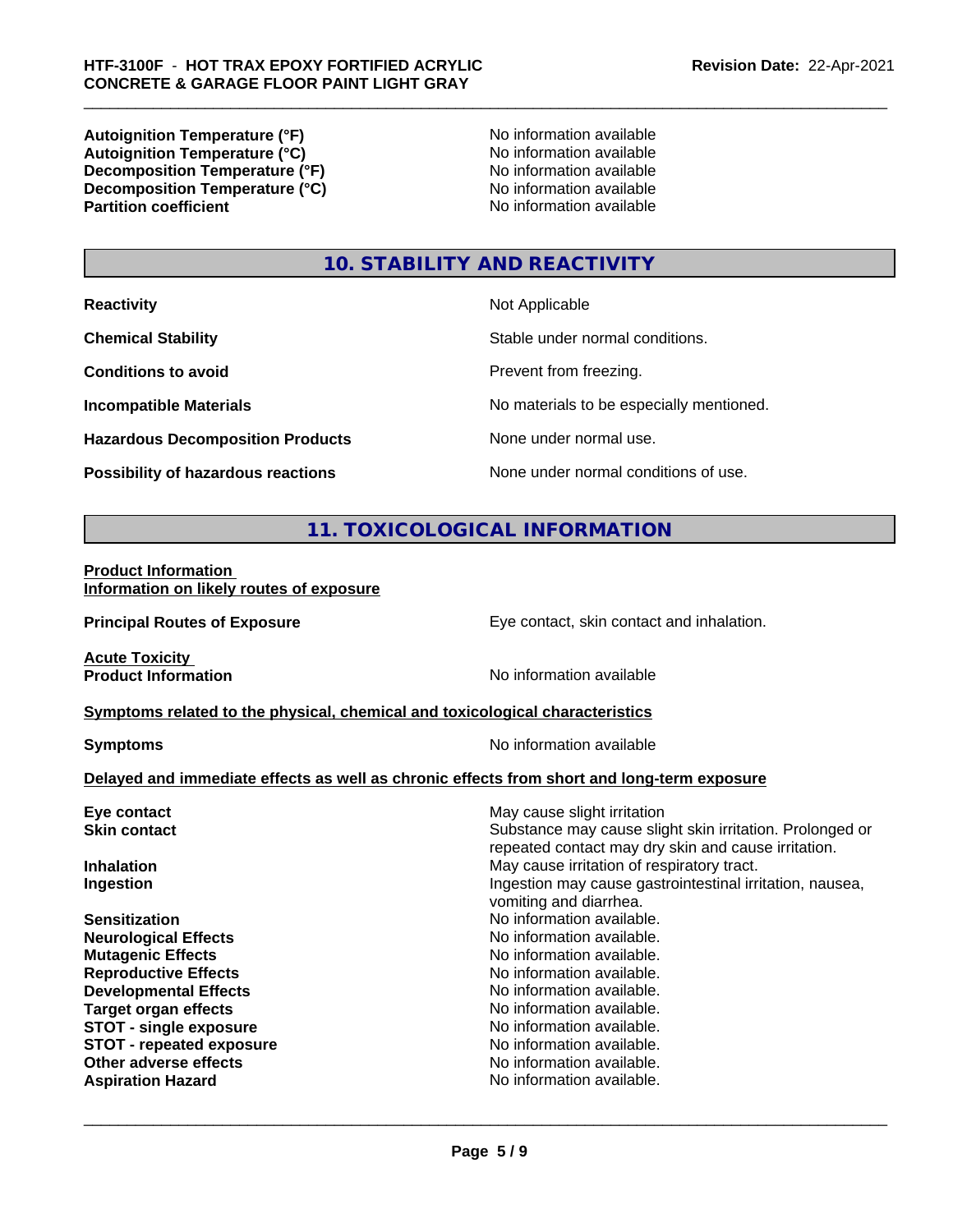#### **Numerical measures of toxicity**

#### **The following values are calculated based on chapter 3.1 of the GHS document**

**ATEmix (oral)** 109813 mg/kg

#### **Component Information**

| Chemical name                   | Oral LD50          | <b>LD50</b><br>Dermal | <b>Inhalation LC50</b> |
|---------------------------------|--------------------|-----------------------|------------------------|
| $- \cdot$ .<br>Fitanium dioxide | Rat<br>10000 mg/kg |                       |                        |
| 13463-67-7                      |                    |                       |                        |

#### **Chronic Toxicity**

#### **Carcinogenicity**

*The information below indicateswhether each agency has listed any ingredient as a carcinogen:.*

| <b>Chemical name</b>  | <b>IARC</b>                     | <b>NTP</b> |
|-----------------------|---------------------------------|------------|
|                       | Possible Human Carcinogen<br>2B |            |
| ' Titanium<br>dioxide |                                 |            |

• Although IARC has classified titanium dioxide as possibly carcinogenic to humans (2B), their summary concludes: "No significant exposure to titanium dioxide is thought to occur during the use of products in which titanium dioxide is bound to other materials, such as paint."

#### **Legend**

IARC - International Agency for Research on Cancer NTP - National Toxicity Program OSHA - Occupational Safety & Health Administration

**12. ECOLOGICAL INFORMATION**

## **Ecotoxicity Effects**

The environmental impact of this product has not been fully investigated.

#### **Product Information**

#### **Acute Toxicity to Fish**

No information available

#### **Acute Toxicity to Aquatic Invertebrates**

No information available

#### **Acute Toxicity to Aquatic Plants**

No information available

#### **Persistence / Degradability**

No information available.

#### **Bioaccumulation**

No information available.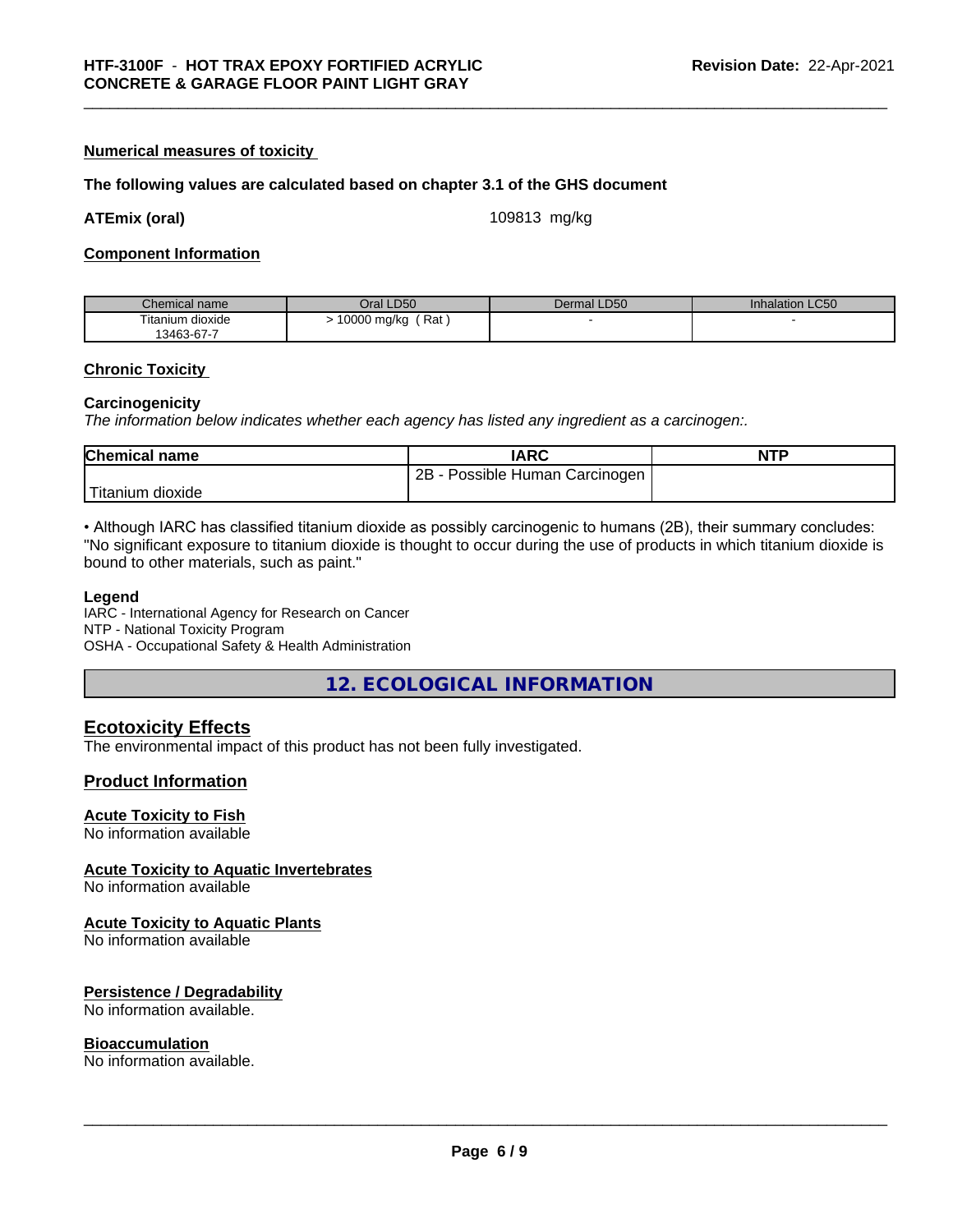#### **Mobility in Environmental Media**

No information available.

#### **Ozone**

No information available

#### **Component Information**

#### **Acute Toxicity to Fish**

Titanium dioxide  $LC50:$  > 1000 mg/L (Fathead Minnow - 96 hr.)

#### **Acute Toxicity to Aquatic Invertebrates**

No information available

#### **Acute Toxicity to Aquatic Plants**

No information available

**13. DISPOSAL CONSIDERATIONS**

**Waste Disposal Method Dispose of in accordance with federal, state, provincial,** and local regulations. Local requirements may vary, consult your sanitation department or state-designated environmental protection agency for more disposal options.

## **14. TRANSPORT INFORMATION**

**TDG** Not regulated **ICAO / IATA** Not regulated **IMDG / IMO** Not regulated

# **15. REGULATORY INFORMATION**

# **International Inventories**

**TSCA: United States** Yes - All components are listed or exempt. **DSL: Canada** No - Not all of the components are listed. One or more component is listed on NDSL.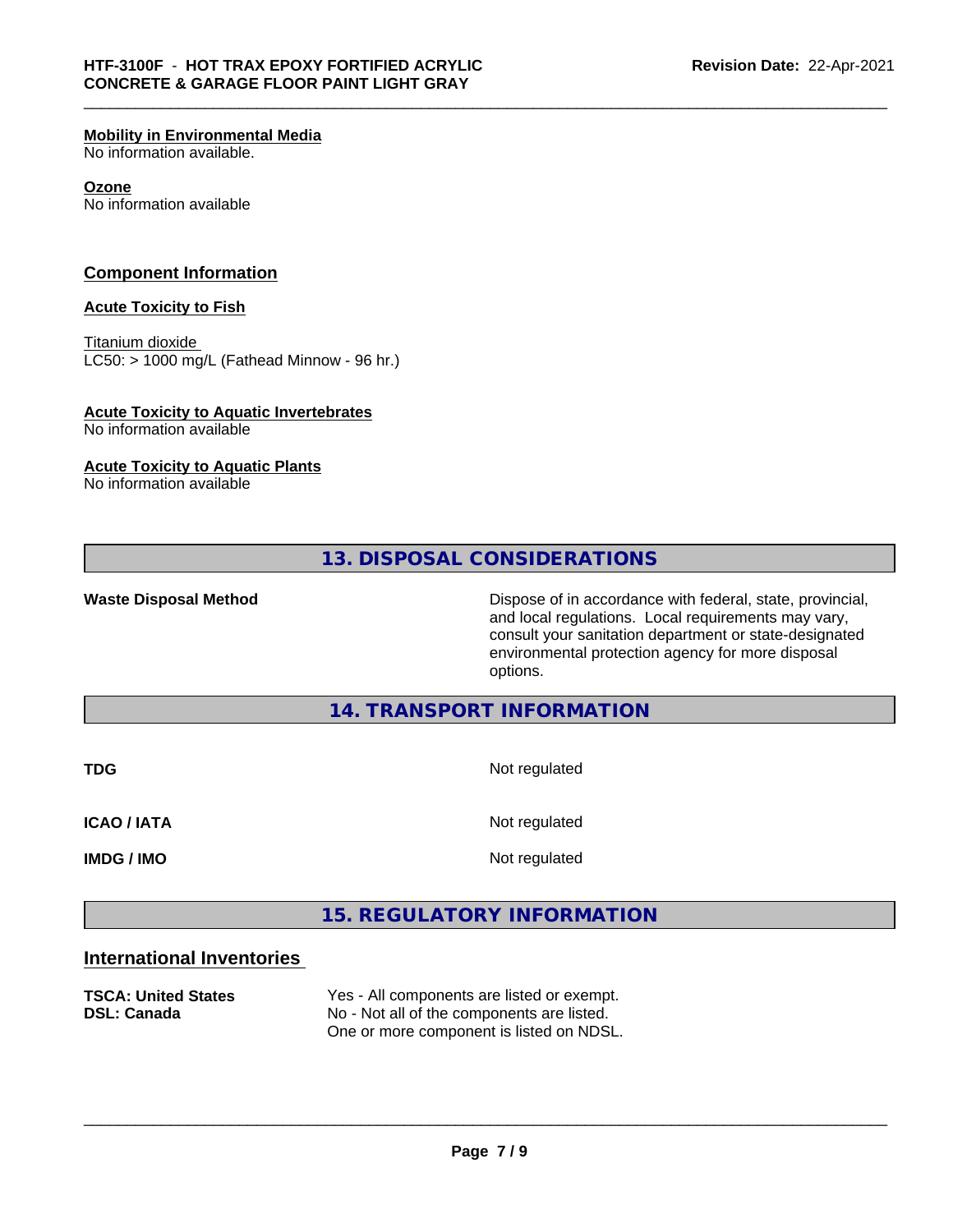# **National Pollutant Release Inventory (NPRI)**

#### **NPRI Parts 1- 4**

This product contains the following Parts 1-4 NPRI chemicals:

*None*

#### **NPRI Part 5**

This product contains the following NPRI Part 5 Chemicals:

*None*

#### **WHMIS Regulatory Status**

This product has been classified in accordance with the hazard criteria of the Hazardous Products Regulations (HPR) and the SDS contains all the information required by the HPR.

| <b>16. OTHER INFORMATION</b>                                                                                                                                                                                |           |                                                                            |                      |                                                                                                                                               |
|-------------------------------------------------------------------------------------------------------------------------------------------------------------------------------------------------------------|-----------|----------------------------------------------------------------------------|----------------------|-----------------------------------------------------------------------------------------------------------------------------------------------|
| HMIS -                                                                                                                                                                                                      | Health: 1 | <b>Flammability: 0</b>                                                     | <b>Reactivity: 0</b> | $PPE: -$                                                                                                                                      |
| <b>HMIS Legend</b><br>0 - Minimal Hazard<br>1 - Slight Hazard<br>2 - Moderate Hazard<br>3 - Serious Hazard<br>4 - Severe Hazard<br>* - Chronic Hazard<br>present under the actual normal conditions of use. |           | X - Consult your supervisor or S.O.P. for "Special" handling instructions. |                      | Note: The PPE rating has intentionally been left blank. Choose appropriate PPE that will protect employees from the hazards the material will |

*Caution: HMISÒ ratings are based on a 0-4 rating scale, with 0 representing minimal hazards or risks, and 4 representing significant hazards or risks. Although HMISÒ ratings are not required on MSDSs under 29 CFR 1910.1200, the preparer, has chosen to provide them. HMISÒ ratings are to be used only in conjunction with a fully implemented HMISÒ program by workers who have received appropriate HMISÒ training. HMISÒ is a registered trade and service mark of the NPCA. HMISÒ materials may be purchased exclusively from J. J. Keller (800) 327-6868.*

 **WARNING!** If you scrape, sand, or remove old paint, you may release lead dust. LEAD IS TOXIC. EXPOSURE TO LEAD DUST CAN CAUSE SERIOUS ILLNESS, SUCH AS BRAIN DAMAGE, ESPECIALLY IN CHILDREN. PREGNANT WOMEN SHOULD ALSO AVOID EXPOSURE.Wear a NIOSH approved respirator to control lead exposure. Clean up carefully with a HEPA vacuum and a wet mop. Before you start, find out how to protect yourself and your family by logging onto Health Canada at

http://www.hc-sc.gc.ca/ewh-semt/contaminants/lead-plomb/asked\_questions-questions\_posees-eng.php.

| <b>Prepared By</b>         | <b>Product Stewardship Department</b><br>Benjamin Moore & Co.<br>101 Paragon Drive<br>Montvale, NJ 07645<br>800-225-5554 |
|----------------------------|--------------------------------------------------------------------------------------------------------------------------|
| <b>Revision Date:</b>      | 22-Apr-2021                                                                                                              |
| <b>Reason for revision</b> | Not available                                                                                                            |